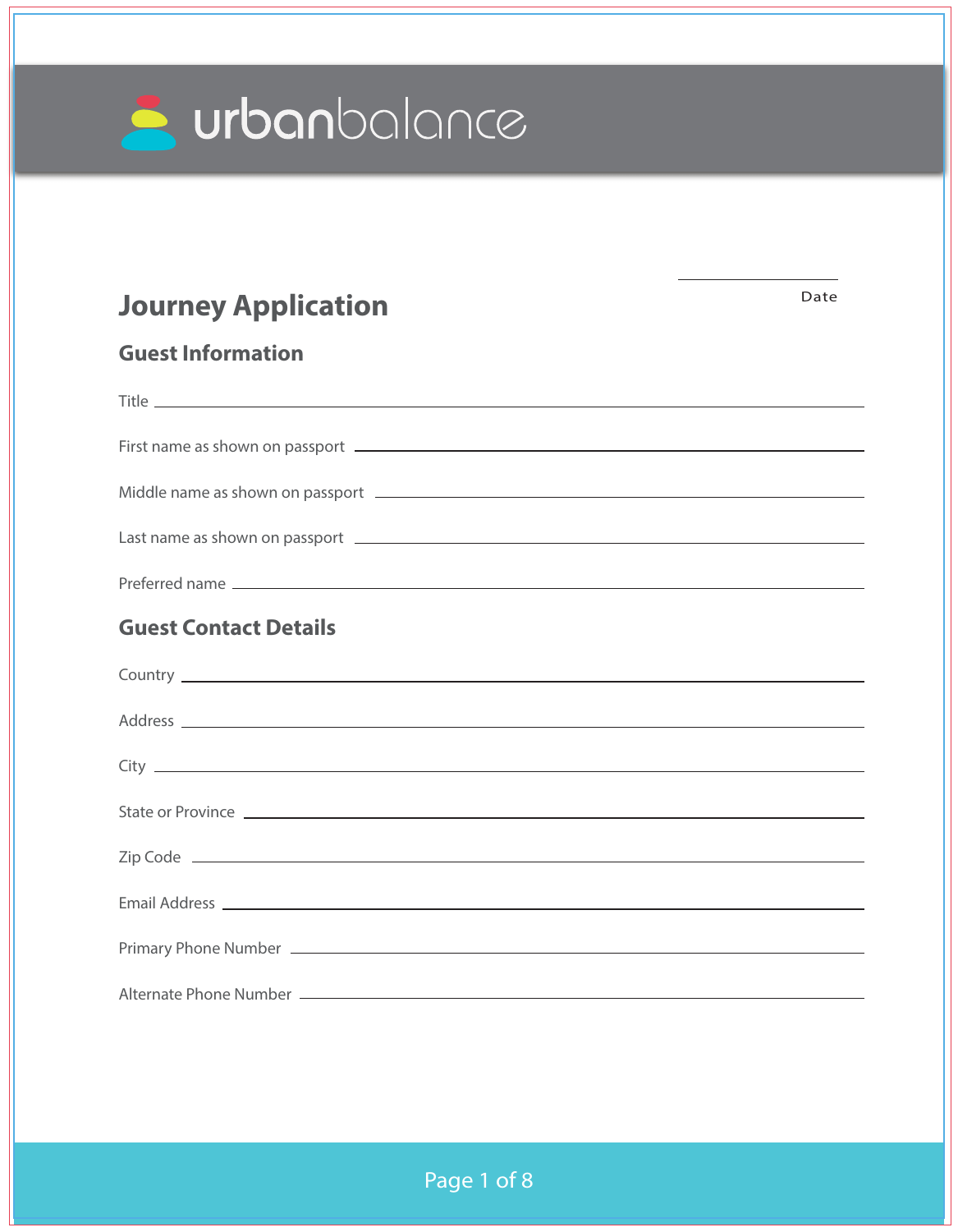

|                                                                                                                          | Date |
|--------------------------------------------------------------------------------------------------------------------------|------|
| Marital Status <u>experience</u> and the contract of the contract of the contract of the contract of the contract of the |      |
|                                                                                                                          |      |
|                                                                                                                          |      |
| Flight Details (arrival and departure times and flight number)                                                           |      |
|                                                                                                                          |      |
|                                                                                                                          |      |

\*Please send a copy of your flight details to Urban Balance as we want to coordinate pick up and departure times for transportation.

## **Passport Details**

| Date of Birth (Month/Day/Year) 2008 2009 2012 2022 2023 2024 2022 2023 2024 2022 2023 2024 2022 2023 2024 2022 |
|----------------------------------------------------------------------------------------------------------------|
|                                                                                                                |
|                                                                                                                |
|                                                                                                                |
|                                                                                                                |
|                                                                                                                |
|                                                                                                                |
|                                                                                                                |
|                                                                                                                |
|                                                                                                                |

\*When traveling to an international destination, many countries will require your passport to be valid 6 months after the day of departure. Please check your expiration date to your departure date.

Page 2 of 8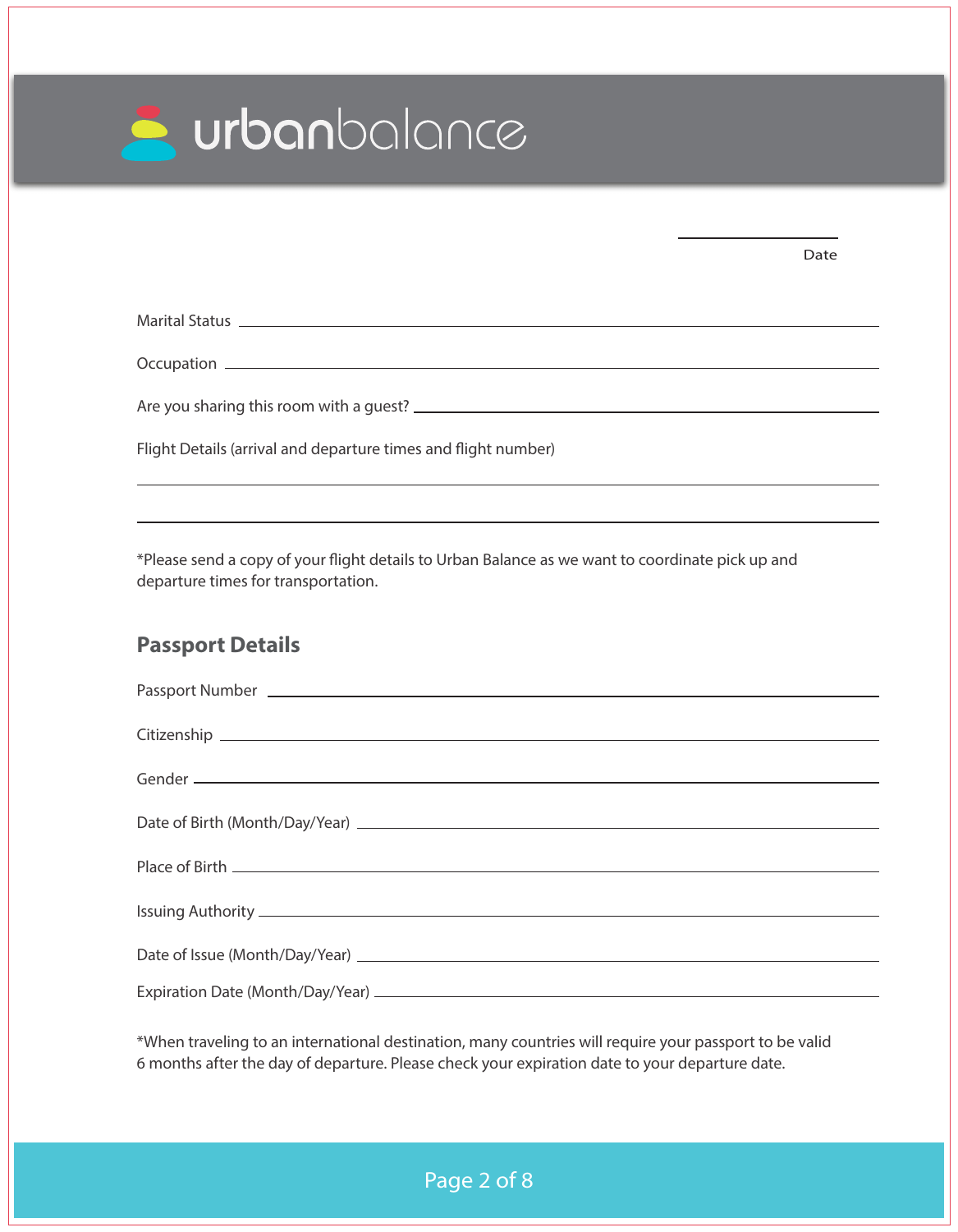| urbanbalance |  |
|--------------|--|
|--------------|--|

| Date                                                                                                              |  |
|-------------------------------------------------------------------------------------------------------------------|--|
|                                                                                                                   |  |
|                                                                                                                   |  |
|                                                                                                                   |  |
|                                                                                                                   |  |
|                                                                                                                   |  |
|                                                                                                                   |  |
|                                                                                                                   |  |
| *List any other medical conditions which Urban Balance should be aware of, including allergies to                 |  |
|                                                                                                                   |  |
|                                                                                                                   |  |
| Comprehensive trip cancellation insurance is available from Travel Guard. Please consider this to<br>protect you. |  |
| <b>Emergency Contact</b>                                                                                          |  |
|                                                                                                                   |  |
|                                                                                                                   |  |
|                                                                                                                   |  |
|                                                                                                                   |  |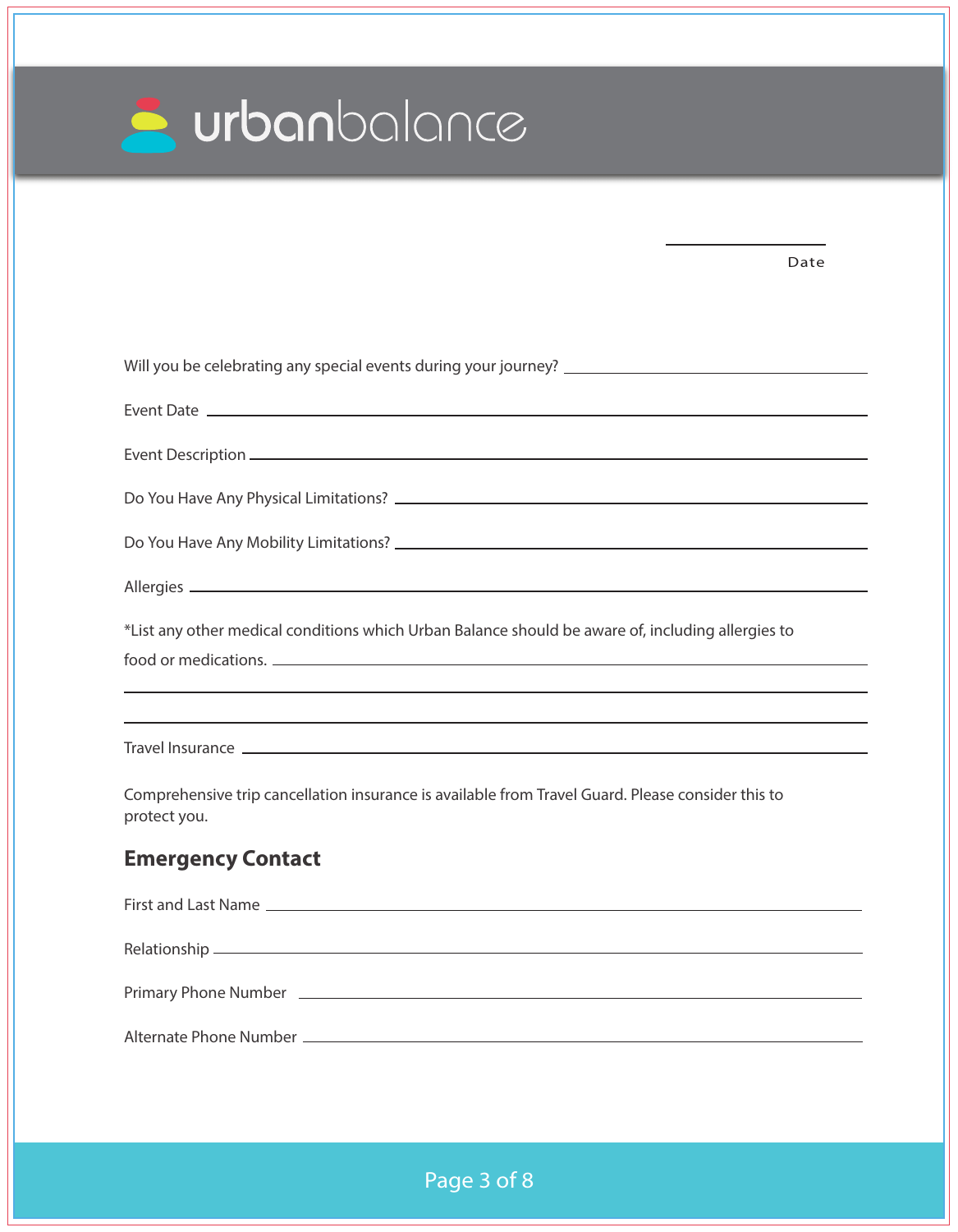

# **Terms and Conditions**

1. Retreat Cost is \$2,895 per person based on double occupancy. Airfare is not included.

2. To reserve your spot a \$900 non-refundable deposit is due at time of registration.

3. You may pay the remaining balance with one full, or two partial, installment(s) using the following payment method options:

A. Credit card via pay pal, which has an additional 3% charge.

B. A check which has no additional charge.

4. The full balance must be paid by June 28th.

5. The retreat is 6 nights and 7 days.

### **Cancellation Policy**

Advanced written notification is required for all trip cancellations.

Deposits are non-refundable and guests are fully liable to pay the remaining balance of the Retreat Cost for any cancellation not received 45 days prior to departure. Exceptions will not be made for any reason, including weather, injury/illness, or personal emergencies. No refunds or credits for failure to attend or failure to complete the retreat, or for arriving late or leaving early.

We strongly recommend you purchase your own travel and trip insurance to protect yourself from unforeseen occurrences.

### **Disclaimer**

Urban Balance LLC, its members, employees, agents and contractors (together "URBAN BALANCE ") will act only as a coordinator and planner for the participant in connection with the travel, sight-seeing journeys and transportation for the event or retreat. By registering and participating in an Urban Balance coordinated event, trip or retreat, participant agrees that URBAN BALANCE will not be held responsible for any damages, expenses or inconveniences caused by late departures, change of schedule or loss or damage to baggage or any of the participant's belongings. All prices quoted are correct at time of printing, include the cost of operation of the journeys, and are subject to currency changes. Participant agrees that URBAN BALANCE shall not be responsible for injury, death, accident, delay, loss, damage, irregularity or property damage incurred by any person or participant caused by any delay or change of itinerary or arising out of any act of any person or entity acting for or on behalf of URBAN BALANCE for transportation, accommodation, sight-seeing or other services or accommodations being offered in connection with this journey or event. Participants also assume the risk involved when participating in yoga, foreign travel, and any and all activities and/or pursuits while participating in the retreat. Participants agree that any and all disputes between Participants and Urban Balance LLC shall be governed by Oregon law. Participants agree to mediate any and all disputes prior to the institution of any litigation. In the event of any litigation between the Parties to this agreement involving their respective rights or obligations, such litigation shall take place in Multnomah County, Oregon. URBAN BALANCE endeavors to provide safe, careful instruction and safe premises, but ask that each participant to take personal responsibility for their own self-care and (in the unlikely case) for any injuries incurred during retreat. Participants unsure of their physical ability due to previous injuries or conditions should seek the advice of a healthcare practitioner beforehand.

### Page 4 of 8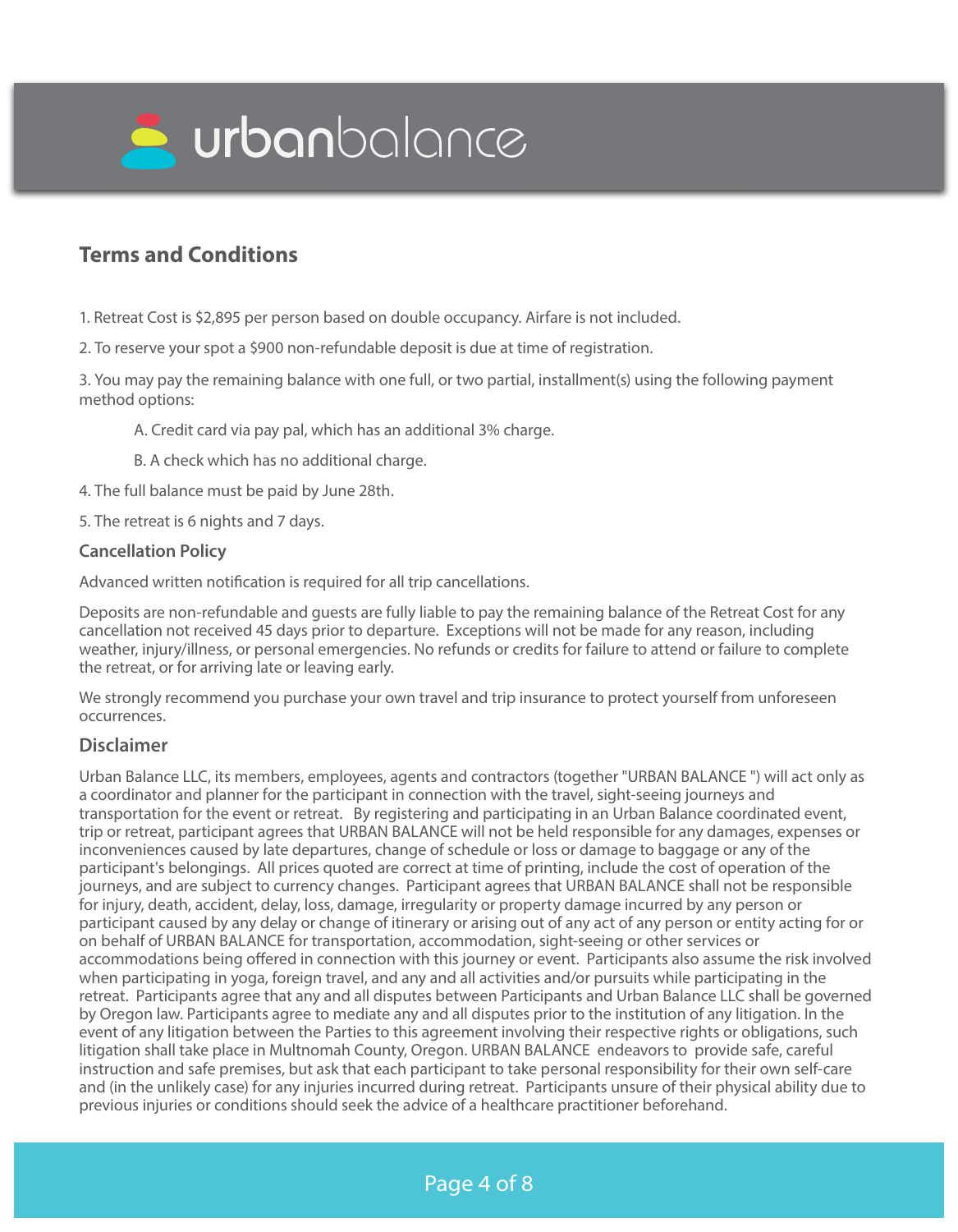

### **Retreat Disclaimer Continued**

We provide a nurturing and safe environment and our program is thoughtfully planned, but no responsibility will be taken for any injuries incurred during the retreat. Medical history forms are to be completed before each retreat, however we also advise you to consult your doctor if you have any pre-existing medical conditions. Modifications are given to students with special needs.

Urban Balance is not held liable for flight costs.

The guest shall not use the property except for permitted use and shall not use the property for any offensive, dangerous, illegal, entertainment, immoral or improper purposes. The quest shall not do anything which may be a nuisance or annoyance to Urban Balance, Peacock Pavilions and its quests, staff, or owners.

The guest shall keep all Peacock Pavilions fixtures, fittings, furniture and effects in a clean and good condition and shall replace any articles which are destroyed or missing with articles of a similar kind and of equal value.

It is the guests responsibility to ensure that he/she has all the relevant travel documentation and arrives at the airport on time.

Urban Balance can accept no responsibility for delay or cancellation of any flights, train, buses or other forms of transport, although we will do our best to accommodate if such events happen.

The quest must ensure that he/she is medically and physically fit and able to use our facilities and participate in activities. Customers who have injuries or illnesses are advised to seek doctor's advice if practicing yoga.

Urban Balances is not liable for any injuries to the guest in his/her use of our facilities or participation in activities. A guest must always stop and rest if he/she is feeling any pain or sickness and inform the teacher of any previous injuries.

Urban Balances cannot accept any responsibility for loss or damage of personal possessions or valuables of the guest.

Urban Balances reserves the right at its sole discretion to terminate use of the property or any of its facilities by the customer in the event of any breach of these terms and conditions. The customer will be required to vacate the property and Urban Balances shall not refund payment or accept any consequential liability damages or loss.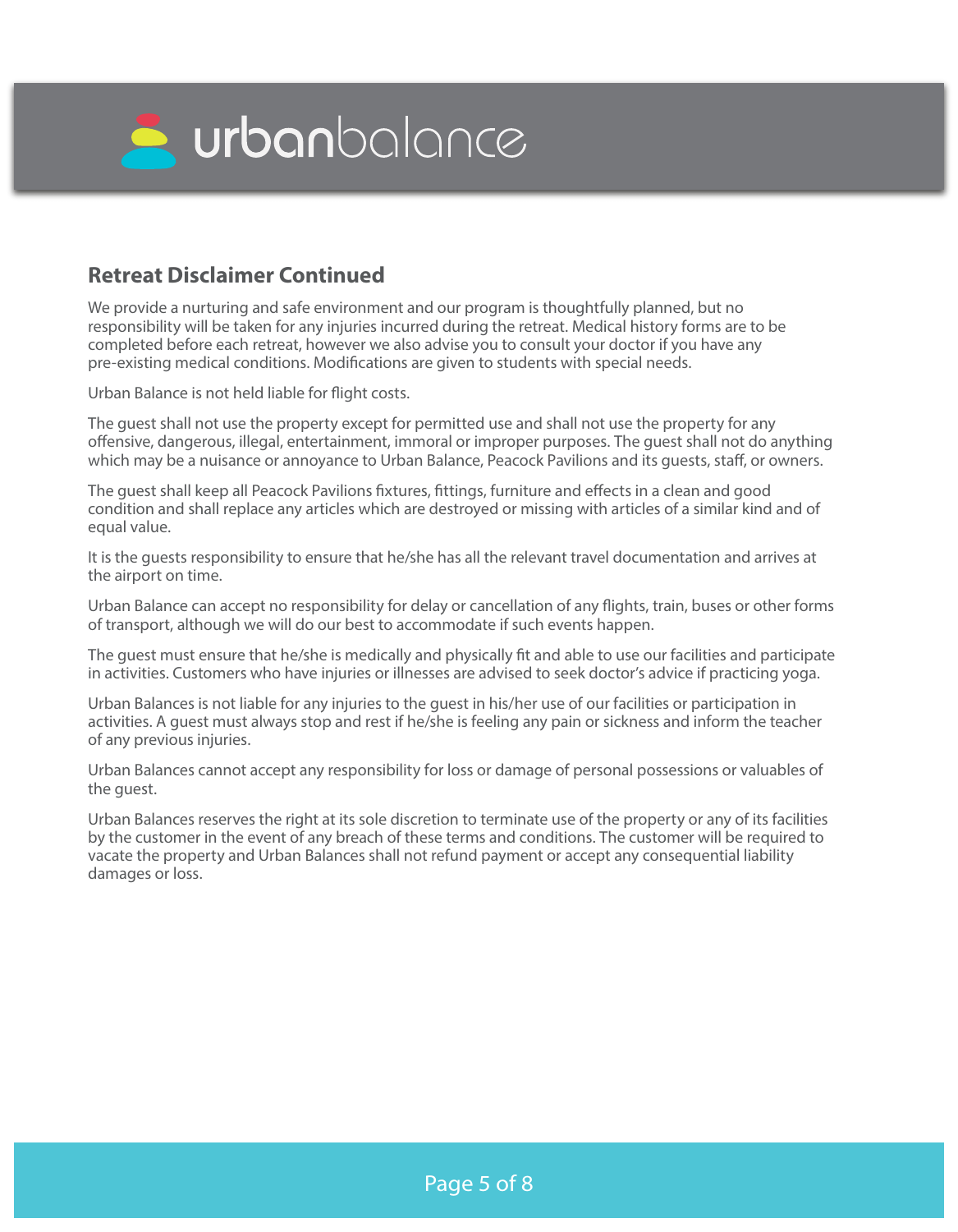

# **Frequently Asked Questions**

### **What is my destination airport**?

Book your destination to Marrakesh Menara International Airport. We recommend you book your flight time to arrive close to 4pm local time so we can arrange transportation to Peacock Pavilions.

### **What will the weather be like in September?**

Temperatures are very warm in September. The day time averages around 90F . Nights will be warm but pleasant. You still want to bring additional layers to keep you warm just in case. (light jacket, light sweater) A shawl is good to pack and is nice to have on hand for the evening and early morning practice.

### **Do I need travel insurance?**

We highly recommend it.

### **Do I need a visa?**

For US passport holders, no. If you are in a different country, you will need to review your local laws.

### **Do I need immunizations?**

Always check for the latest updates on CDC recommendations. Website address is www.cdc.gov.

### **Do I have to share a room?**

Yes, all rooms are double occupancy and shared rooms. This a small group of only 10 participants. We will do our best to pair you up with someone you'll match with. If you are traveling with someone, please let us know so we can pair you both together in the same room.

### **Do I have to attend all the classes?**

No, all classes are on a volunteer basis. If you feel like sleeping in, reading by the pool, taking some alone time, we encourage you to go at your own pace.

#### **What if my partner/friend doesn't do yoga or Pilates?**

All are welcome. If your partner does not want to participate, there are plenty of other activities or time to chill out on the grounds during the classes. If they change their mind and want to attend a class, first-time participants are welcome to join any of the classes.

Page 6 of 8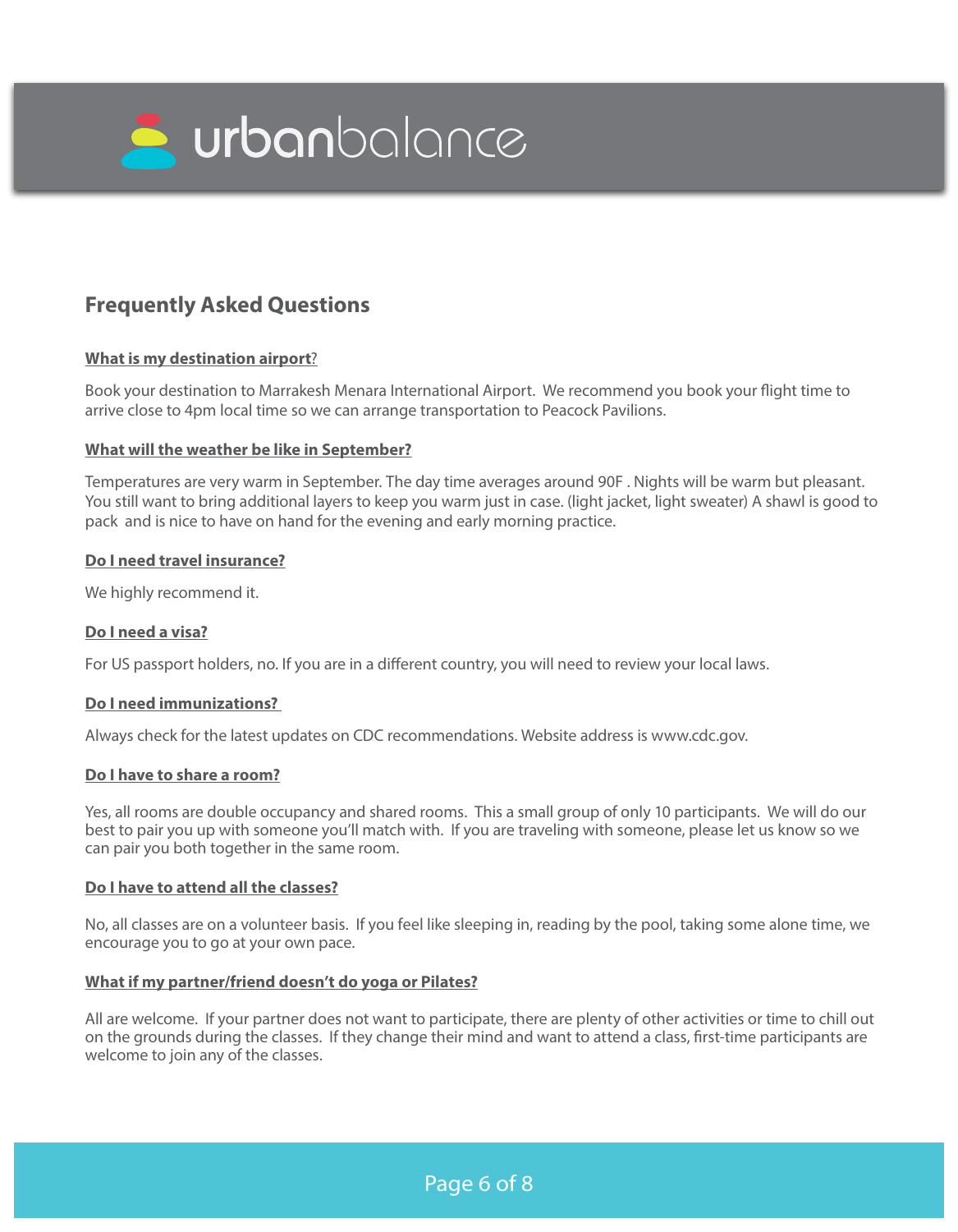

### **What if I am a beginner or haven't tried Pilates or meditation?**

Each class will be curated for the participants at the retreat. Classes are all-level and the teacher is very qualified in guiding students from first-timers to the most advanced. If you haven't tried any of the systems, the teacher will guide you along the way and encourage you and offer plenty of modifications to fit any needs of the participants.

#### **Is there anything special I need to bring?**

It's good to bring warm and cool layers to adjust for the fall weather. If you prefer to use your own yoga mat or props, we encourage you to bring it.

#### **What if I have a food allergy or dietary restriction?**

Please e-mail us and we will work with the retreat center to make any changes.

#### **May I spread my payments out for the trip?**

Yes, we will need a \$900 deposit at time of sign up to hold your spot. After that you may divide the remaining balance into two payments. The entire balance must be paid in full 45 days prior to the retreat starting on September 15th, 2018